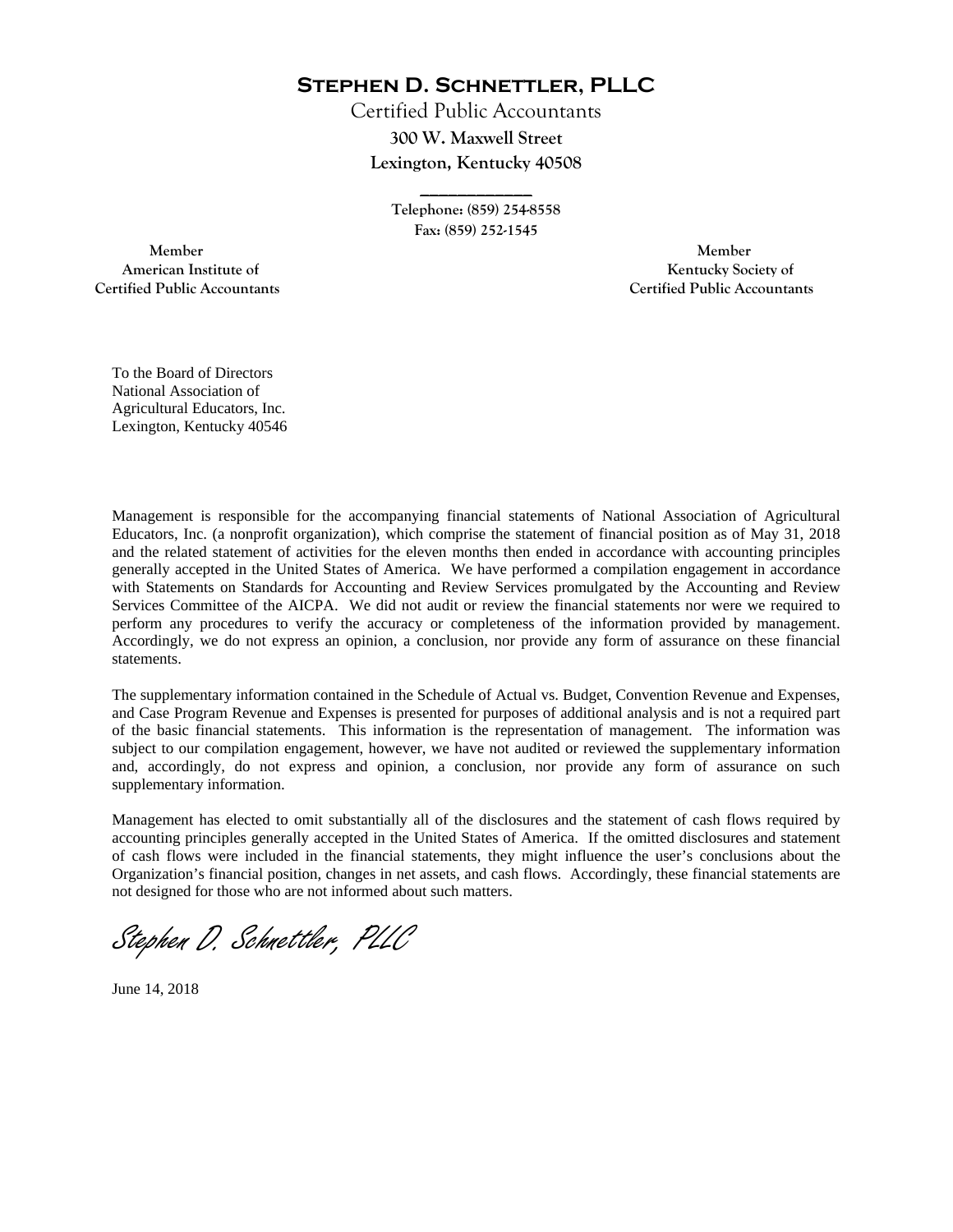## NATIONAL ASSOCIATION OF AGRICULTURAL EDUCATORS, INC. **Statement of Financial Position** May 31, 2018

| <b>ASSETS</b>                           |                 |
|-----------------------------------------|-----------------|
| Cash on deposit                         | \$<br>697,884   |
| Investments - operating fund            | 758,163         |
| Investments - life membership fund      | 262,984         |
| Accounts receivable                     | 478,641         |
| Inventory                               | 5,000           |
| Prepaid expenses                        | 30,741          |
| Property and equipment - CASE           | 333             |
| Property and equipment                  | 7,229           |
| <b>TOTAL ASSETS</b>                     | \$<br>2,240,975 |
| <b>LIABILITIES AND NET ASSETS</b>       |                 |
| <b>LIABILITIES</b>                      |                 |
| Accounts payable                        | \$<br>119,689   |
| Accrued leave payable                   | 40,336          |
| Other current liabilities               | 7,588           |
| <b>TOTAL LIABILITIES</b>                | 167,613         |
| <b>NET ASSETS</b>                       |                 |
| Unrestricted net assets:                |                 |
| Current operation                       | 1,158,643       |
| Board designated for special purposes   | 214,775         |
| Temporarily restricted net assets       | 1,550           |
| <b>CASE Project</b>                     | 698,394         |
| <b>TOTAL NET ASSETS</b>                 | 2,073,362       |
| <b>TOTAL LIABILITIES AND NET ASSETS</b> | \$<br>2,240,975 |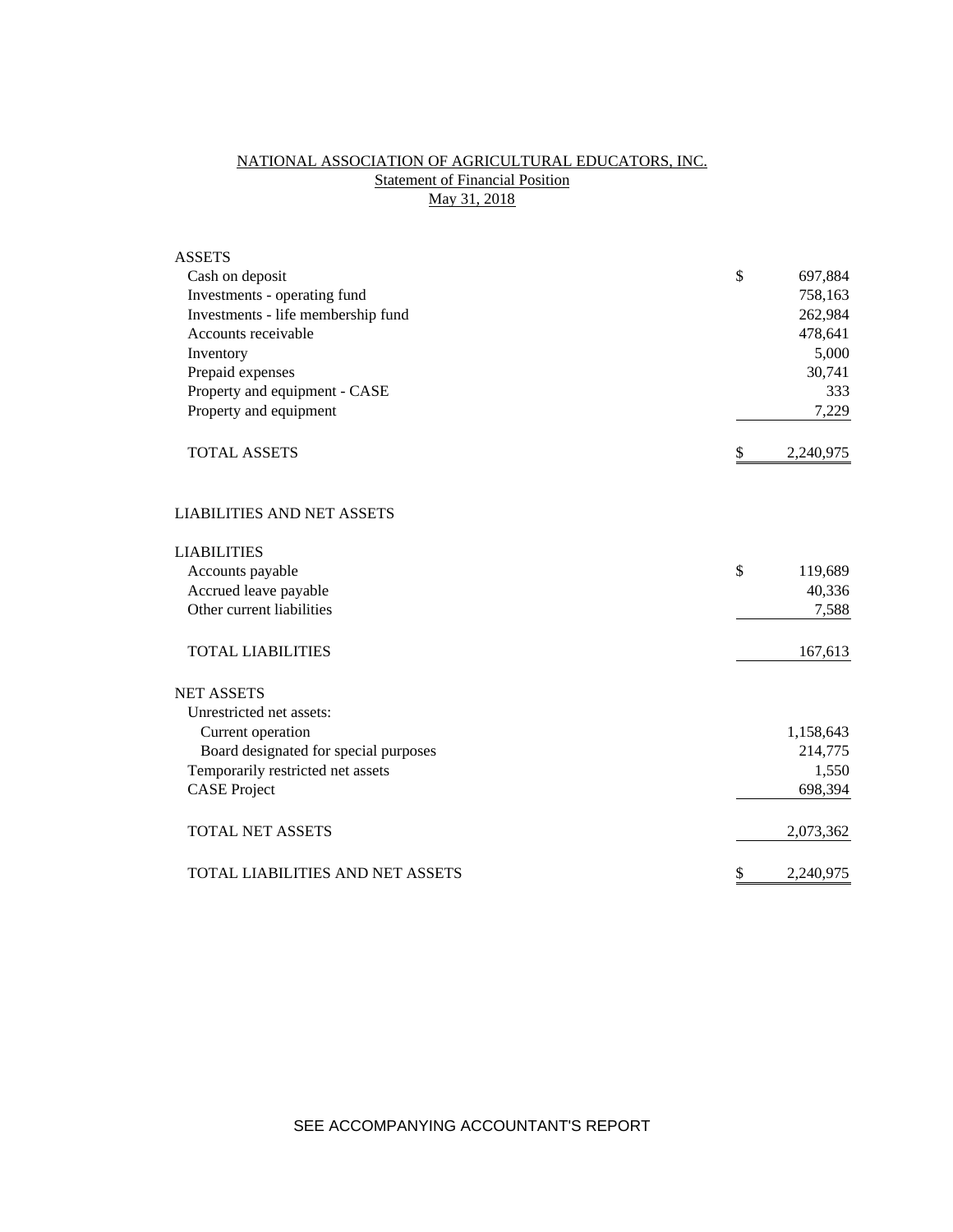## NATIONAL ASSOCIATION OF AGRICULTURAL EDUCATORS, INC. Statement of Activities For the Eleven Months Ended May 31, 2018

|                                       | Unrestricted    |               |             |      |           |                 |
|---------------------------------------|-----------------|---------------|-------------|------|-----------|-----------------|
|                                       | Current         | Board         | Temporarily | CASE |           |                 |
|                                       | Operations      | Designated    | Restricted  |      | Project   | Total           |
| Revenue, Gains and Losses             |                 |               |             |      |           |                 |
| Membership dues                       | \$<br>427,917   | \$<br>1,260   | \$          | \$   |           | \$<br>429,177   |
| Convention registration               | 127,428         |               |             |      |           | 127,428         |
| Sponsorship and awards                | 19,226          |               |             |      |           | 19,226          |
| Merchandise sales                     | 5,024           |               |             |      |           | 5,024           |
| Contributions                         |                 |               |             |      |           |                 |
| Management fees                       | 3,000           |               |             |      |           | 3,000           |
| Net realized and unrealized           |                 |               |             |      |           |                 |
| gains (losses) on securities          | 90,494          |               |             |      |           | 90,494          |
| Interest and dividends                | 25,434          |               |             |      |           | 25,434          |
| FFA Foundation projects               | 236,426         |               |             |      |           | 236,426         |
| CASE Program income                   |                 |               |             |      | 1,775,660 | 1,775,660       |
| Other income                          | 1,143,492       |               |             |      |           | 1,143,492       |
| Total Revenue, Gaines and Losses      | 2,078,441       | 1,260         |             |      | 1,775,660 | 3,855,361       |
| Net Assets Released from Restrictions |                 |               |             |      |           |                 |
| Total Revenue, Gains and Losses       |                 |               |             |      |           |                 |
| and Reclassifications                 | 2,078,441       | 1,260         |             |      | 1,775,660 | 3,855,361       |
| <b>Expenses</b>                       |                 |               |             |      |           |                 |
| General expenses                      | 1,461,140       |               |             |      |           | 1,461,140       |
| FFA Foundation projects               | 87,681          |               |             |      |           | 87,681          |
| <b>CASE Program expenses</b>          | $\overline{a}$  |               |             |      | 1,367,133 | 1,367,133       |
| Convention expenses                   | 155,563         |               |             |      |           | 155,563         |
|                                       |                 |               |             |      |           |                 |
| Total expenses                        | 1,704,384       |               |             |      | 1,367,133 | 3,071,517       |
| INCREASE (DECREASE) IN NET ASSETS     | 374,057         | 1,260         |             |      | 408,527   | 783,844         |
| NET ASSETS AT BEGINNING OF PERIOD     | 784,586         | 213,515       | 1,550       |      | 289,867   | 1,289,518       |
| NET ASSETS AT END OF PERIOD           | \$<br>1,158,643 | \$<br>214,775 | \$<br>1,550 | \$   | 698,394   | \$<br>2,073,362 |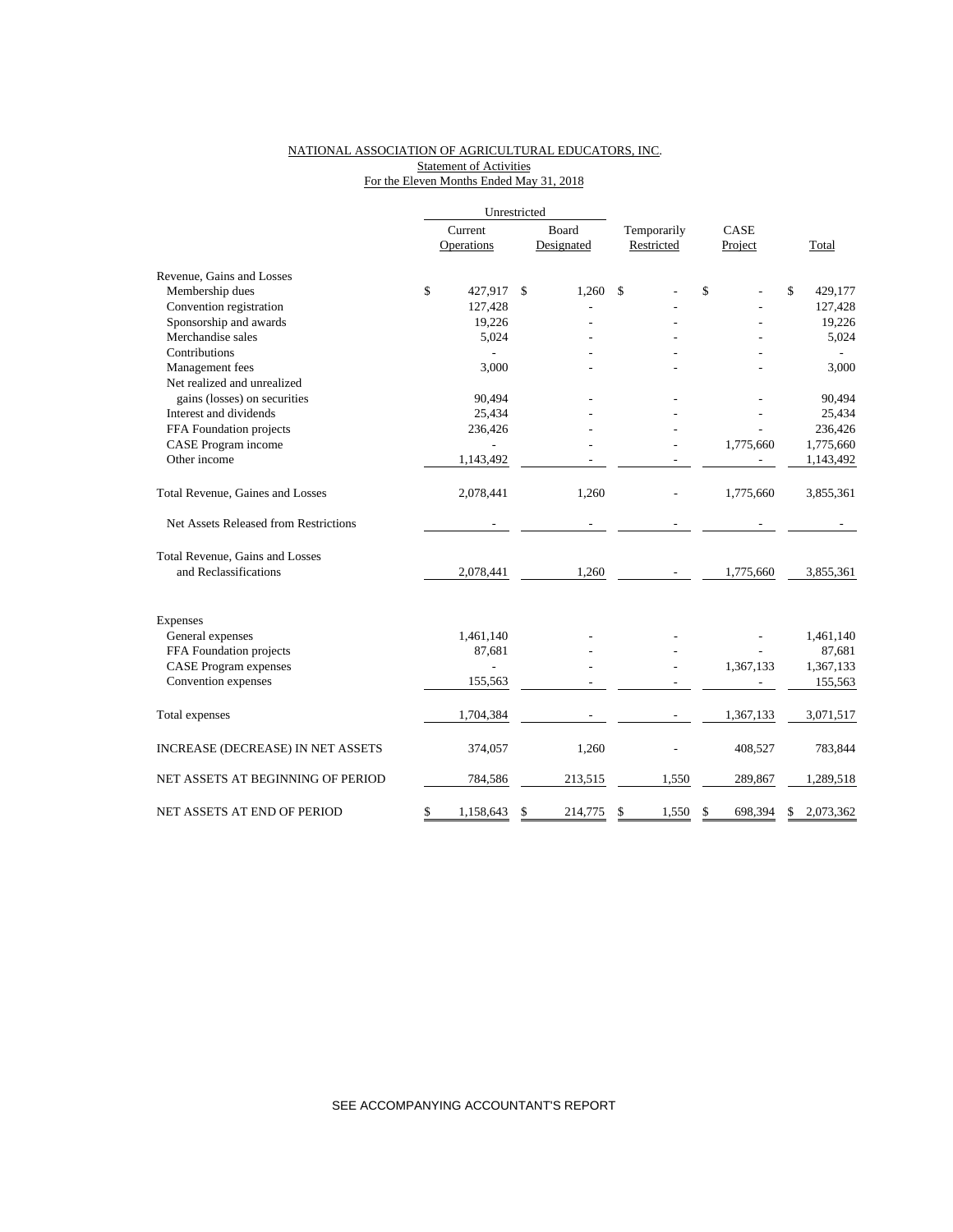# NATIONAL ASSOCIATION OF AGRICULTURAL EDUCATORS, INC. Schedule of Actual vs. Budget

|  | For the One and Eleven Months Ended May 31, 2018 |  |  |  |  |
|--|--------------------------------------------------|--|--|--|--|
|--|--------------------------------------------------|--|--|--|--|

|                                                                               | <b>MONTH</b><br><b>ACTUAL</b>    | <b>MONTH</b><br><b>BUDGET</b> |     | <b>MONTH</b><br><b>\$VARIANCE</b> |  | YEAR TO DATE<br><b>ACTUAL</b> | <b>YEAR</b><br><b>BUDGET</b> |                        | <b>YEAR</b><br><b>\$VARIANCE</b> |                          |
|-------------------------------------------------------------------------------|----------------------------------|-------------------------------|-----|-----------------------------------|--|-------------------------------|------------------------------|------------------------|----------------------------------|--------------------------|
| <b>REVENUE</b>                                                                |                                  |                               |     |                                   |  |                               |                              |                        |                                  |                          |
| Member dues                                                                   | \$<br>7,760 \$                   | 33,704                        | -\$ | $(25,944)$ \$                     |  | 410,427 \$                    |                              | 404,445                | $\mathbb{S}$                     | 5,982                    |
| Corporate membership dues                                                     | 1,500                            | 2,625                         |     | (1, 125)                          |  | 18,750                        |                              | 31,500                 |                                  | (12,750)                 |
| Upper division scholarships                                                   | $\sim$                           | 1,833                         |     | (1, 833)                          |  | ÷.                            |                              | 22,000                 |                                  | (22,000)                 |
| Delmar scholarships                                                           |                                  | 625                           |     | (625)                             |  | 7,500                         |                              | 7,500                  |                                  | $\omega$                 |
| Foundation management fees                                                    | $\sim$                           | 8,333                         |     | (8, 333)                          |  | 3,000                         |                              | 100,000                |                                  | (97,000)                 |
| Interest and dividends                                                        | 401                              | 2,917                         |     | (2,516)                           |  | 19,315                        |                              | 35,000                 |                                  | (15,685)                 |
| Net realized and unrealized                                                   |                                  |                               |     |                                   |  |                               |                              |                        |                                  |                          |
| gains (losses) on securities                                                  | 22,204                           | L,                            |     | 22,204                            |  | 90,494                        |                              | ÷,                     |                                  | 90,494                   |
| Merchandise sales                                                             | 1,352                            | 500                           |     | 852                               |  | 5,024                         |                              | 6,000                  |                                  | (976)                    |
| Investment income, Life Fund                                                  | 135                              | 1,000                         |     | (865)                             |  | 6,119                         |                              | 12,000                 |                                  | (5,881)                  |
| Contributions, Legislative Fund                                               | $\overline{a}$                   | $\sim$                        |     |                                   |  |                               |                              |                        |                                  | ÷.                       |
| Miscellaneous income                                                          | 3,000                            | 750                           |     | 2,250                             |  | 899                           |                              | 9,000                  |                                  | (8, 101)                 |
| Scholarship raffle proceeds                                                   | $\overline{a}$                   |                               |     |                                   |  |                               |                              |                        |                                  |                          |
| Student teacher scholarship revenue                                           | 13,976                           | $\overline{a}$                |     | 13,976                            |  | 40,976                        |                              | ÷,                     |                                  | 40,976                   |
| National Teach Ag Campaign                                                    | $\blacksquare$                   | 37,500                        |     | (37,500)                          |  | 734,720                       |                              | 450,000                |                                  | 284,720                  |
| Teacher crisis fund                                                           | 250                              |                               |     | 250                               |  | 16,625                        |                              | L,                     |                                  | 16,625                   |
| <b>BFRDP</b> Grant                                                            |                                  | $\sim$                        |     | $\overline{a}$                    |  |                               |                              | ÷.                     |                                  | $\omega$                 |
| AEM business manager stipend                                                  | $\overline{a}$                   | 333                           |     | (333)                             |  | 4,000                         |                              | 4,000                  |                                  |                          |
| DuPont agriscience revenue                                                    |                                  | $\overline{\phantom{a}}$      |     | ÷,                                |  | 172,867                       |                              | $\omega$               |                                  | 172,867                  |
| DuPont - non foundation                                                       |                                  | $\sim$                        |     | $\sim$                            |  | 57,748                        |                              | ä,                     |                                  | 57,748                   |
| NPS National Ag Ed leadership dinner                                          |                                  | 352                           |     | (352)                             |  | 4,225                         |                              | 4,225                  |                                  | $\omega$                 |
| CASE management fee                                                           |                                  | 2,000                         |     | (2,000)                           |  | 24,000                        |                              | 24,000                 |                                  | $\overline{\phantom{a}}$ |
| Council MMM management fee                                                    | ÷,                               | 417<br>$\overline{a}$         |     | (417)                             |  | 5,000                         |                              | 5,000<br>÷.            |                                  |                          |
| Teach AG non-foundation revenue                                               | 239                              |                               |     | 239                               |  | 5,732                         |                              |                        |                                  | 5,732                    |
| FFA Foundation project - TTTK                                                 | $\blacksquare$<br>$\overline{a}$ | 4,375                         |     | (4,375)                           |  | 65,600                        |                              | 52,500                 |                                  | 13,100                   |
| FFA Foundation project - OPAP                                                 |                                  | 917<br>917                    |     | (917)<br>(917)                    |  | 15,026<br>8,200               |                              | 11,000<br>11,000       |                                  | 4,026                    |
| FFA Foundation project - OMSP                                                 | $\sim$                           | 917                           |     | (917)                             |  | 16,400                        |                              | 11,000                 |                                  | (2,800)<br>5,400         |
| FFA Foundation project - OT                                                   | 16,400                           | 917                           |     | 15,483                            |  | 32,800                        |                              |                        |                                  | 21,800                   |
| FFA Foundation project - OYM                                                  | $\overline{a}$                   |                               |     |                                   |  |                               |                              | 11,000                 |                                  |                          |
| FFA Foundation project - Lifetime Achievement                                 |                                  | 208<br>$\omega$               |     | (208)<br>L,                       |  | 13,120<br>L,                  |                              | 2,500<br>$\frac{1}{2}$ |                                  | 10,620<br>$\omega$       |
| FFA Foundation project - Outstanding Service Citation                         |                                  | 1,667                         |     |                                   |  | $\sim$                        |                              | 20,000                 |                                  | (20,000)                 |
| FFA Foundation teacher workshop<br>FFA Foundation upper division scholarships |                                  |                               |     | (1,667)                           |  |                               |                              |                        |                                  |                          |
| FFA Foundation Agriscience Teacher                                            |                                  | 2,050                         |     | (2,050)                           |  | 24,600                        |                              | 24,600                 |                                  |                          |
| FFA Foundation NATAA/NAII                                                     |                                  | 10,000                        |     | (10,000)                          |  | $\blacksquare$                |                              | 120,000                |                                  | (120,000)                |
| FFA Foundation project - XLR8                                                 |                                  | 2,000                         |     | (2,000)                           |  | $\blacksquare$                |                              | 24,000                 |                                  | (24,000)                 |
| FFA Foundation communities of practice                                        |                                  | 4,783                         |     | (4,783)                           |  | 60,680                        |                              | 57,400                 |                                  | 3,280                    |
| FFA Foundation convention internet lounge                                     |                                  |                               |     | ÷,                                |  |                               |                              | L,                     |                                  |                          |
| CASE program net income                                                       | 139,036                          | ÷,                            |     | 139,036                           |  | 408,527                       |                              |                        |                                  | 408,527                  |
| Convention net income                                                         | 20,475                           | 4,870                         |     | 15,605                            |  | 60,291                        |                              | 58,450                 |                                  | 1,841                    |
| TOTAL REVENUE                                                                 | 226,728                          | 126,510                       |     | 100,218                           |  | 2,332,665                     |                              | 1,518,120              |                                  | 814,545                  |
|                                                                               |                                  |                               |     |                                   |  |                               |                              |                        |                                  |                          |
| <b>EXPENSES</b>                                                               |                                  |                               |     |                                   |  |                               |                              |                        |                                  |                          |
| Salaries                                                                      | 39,055                           | 31,166                        |     | 7,889                             |  | 416,510                       |                              | 373,987                |                                  | 42,523                   |
| Taxes and benefits                                                            | 6,946                            | 8,568                         |     | (1,622)                           |  | 78,883                        |                              | 102,817                |                                  | (23, 934)                |
| Computer service                                                              | 712                              | 667                           |     | 45                                |  | 21,060                        |                              | 8,000                  |                                  | 13,060                   |
| Telephone                                                                     | 374                              | 500                           |     | (126)                             |  | 4,413                         |                              | 6,000                  |                                  | (1, 587)                 |
| Accounting                                                                    | 2,200                            | 1,367                         |     | 833                               |  | 16,450                        |                              | 16,400                 |                                  | 50                       |
| Depreciation                                                                  | 244                              | 333                           |     | (89)                              |  | 2,685                         |                              | 4,000                  |                                  | (1,315)                  |
| Rent                                                                          | $\blacksquare$                   | 833                           |     | (833)                             |  | 10,050                        |                              | 10,000                 |                                  | 50                       |
| Insurance                                                                     | 393                              | 833                           |     | (440)                             |  | 8,715                         |                              | 10,000                 |                                  | (1,285)                  |
| Legal                                                                         | $\Box$                           | 83                            |     | (83)                              |  | $\omega_{\rm c}$              |                              | 1,000                  |                                  | (1,000)                  |
| Office Supplies                                                               | 1,077                            | 1,083                         |     | (6)                               |  | 10,557                        |                              | 13,000                 |                                  | (2, 443)                 |
| Bank charges and investment fees                                              | $\Box$                           | 8                             |     | (8)                               |  | 9,171                         |                              | 100                    |                                  | 9,071                    |
| Printing, general                                                             | 1,564                            | 250                           |     | 1,314                             |  | 4,155                         |                              | 3,000                  |                                  | 1,155                    |
| Staff training                                                                |                                  | 42                            |     | (42)                              |  | 1,471                         |                              | 500                    |                                  | 971                      |
| Taxes and licenses                                                            | 25                               | $\overline{4}$                |     | 21                                |  | 25                            |                              | 50                     |                                  | (25)                     |
| Membership and contributions                                                  | 604                              | 1,667                         |     | (1,063)                           |  | 17,709                        |                              | 20,000                 |                                  | (2,291)                  |

(Continued)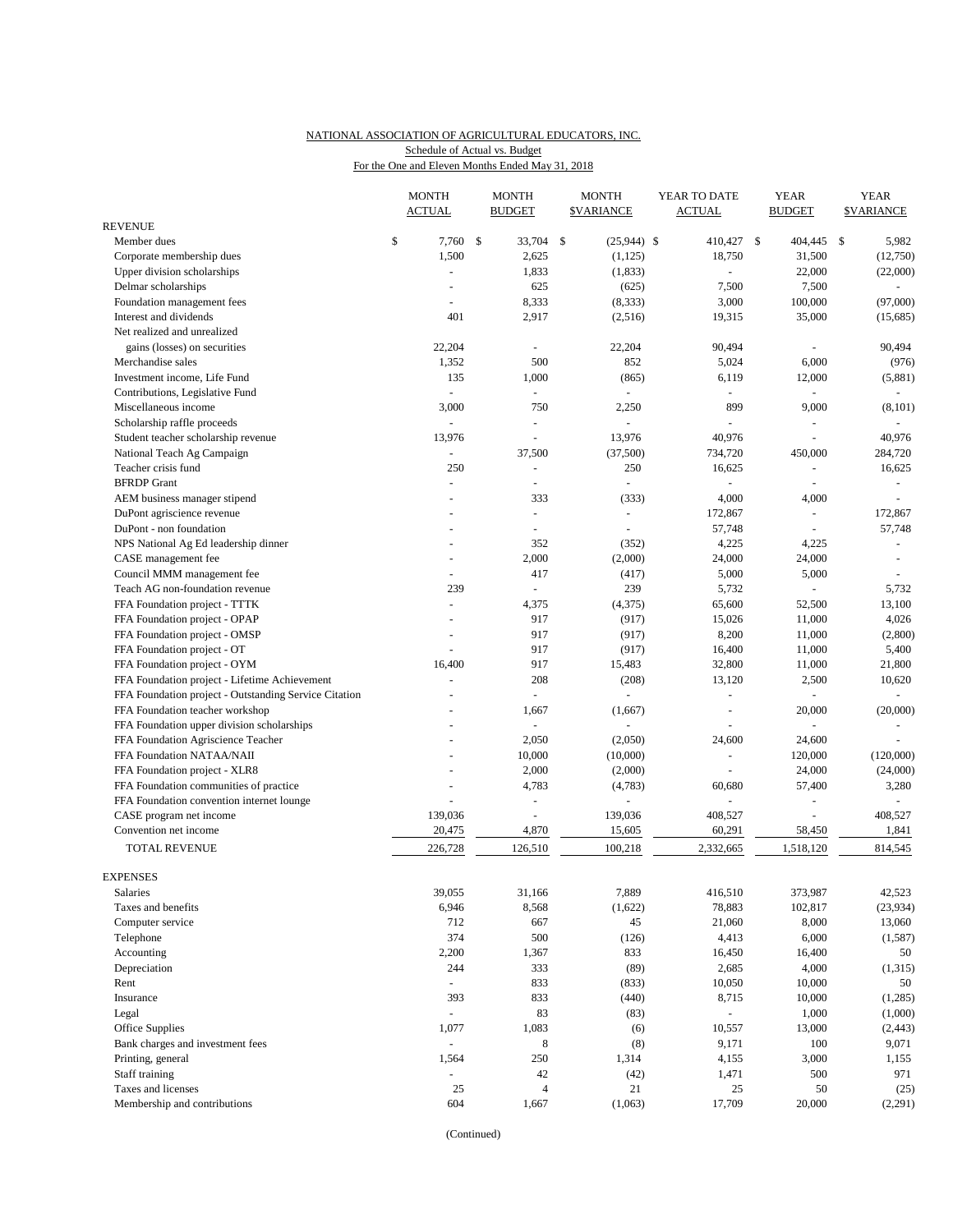### NATIONAL ASSOCIATION OF AGRICULTURAL EDUCATORS, INC. For the One and Eleven Months Ended May 31, 2018 Schedule of Actual vs. Budget

|                                                       | <b>MONTH</b><br><b>ACTUAL</b> | <b>MONTH</b><br><b>BUDGET</b> | <b>MONTH</b><br><b><i>SVARIANCE</i></b> | YEAR TO DATE<br><b>ACTUAL</b> | <b>YEAR</b><br><b>BUDGET</b> | <b>YEAR</b><br><b>\$VARIANCE</b> |
|-------------------------------------------------------|-------------------------------|-------------------------------|-----------------------------------------|-------------------------------|------------------------------|----------------------------------|
|                                                       |                               |                               |                                         |                               |                              |                                  |
| Travel, staff                                         | 2,240                         | 2,917                         | (677)                                   | 13,106                        | 35,000                       | (21, 894)                        |
| Promotion and marketing                               | 338                           | 2,083                         | (1,745)                                 | 10,508                        | 25,000                       | (14, 492)                        |
| Merchandise and diaries                               | $\omega$                      | 208                           | (208)                                   | 4,791                         | 2,500                        | 2,291                            |
| Photocopying                                          | ÷.                            | 8                             | (8)                                     | $\sim$                        | 100                          | (100)                            |
| Postage, general                                      | 681                           | 667                           | 14                                      | 7,037                         | 8,000                        | (963)                            |
| Professional liability insurance                      | $\omega$                      | 3,233                         | (3,233)                                 | 39,375                        | 38,790                       | 585                              |
| Public relations                                      | 72                            | 83                            | (11)                                    | 252                           | 1,000                        | (748)                            |
| Delmar scholarships                                   | $\overline{a}$                | 625                           | (625)                                   | 33,000                        | 7,500                        | 25,500                           |
| Travel, regional secretaries                          | $\overline{a}$                | 1,500                         | (1,500)                                 | 9,111                         | 18,000                       | (8,889)                          |
| Travel, board of directors                            | 897                           | 3,333                         | (2, 436)                                | 23,203                        | 40,000                       | (16, 797)                        |
| Nat'l Teach Ag Campaign                               | 26,544                        | 34,167                        | (7,623)                                 | 508,451                       | 410,000                      | 98,451                           |
| FFA Foundation project - TTTK                         | $\overline{a}$                | 3,875                         | (3,875)                                 | 41,942                        | 46,500                       | (4,558)                          |
| FFA Foundation project - OPAP                         |                               | 917                           | (917)                                   | 6,471                         | 11,000                       | (4,529)                          |
| FFA Foundation project - OMSP                         |                               | 917                           | (917)                                   | 8,555                         | 11,000                       | (2, 445)                         |
| FFA Foundation project - OT                           |                               | 917                           | (917)                                   | 8,298                         | 11,000                       | (2,702)                          |
| FFA Foundation project - OYM                          |                               | 917                           | (917)                                   | 9,327                         | 11,000                       | (1,673)                          |
| FFA Foundation project - Lifetime achievement         |                               | 208                           | (208)                                   | 1,751                         | 2,500                        | (749)                            |
| FFA Foundation project - Outstanding service citation |                               | ÷,                            | ÷                                       | 1,675                         | L.                           | 1,675                            |
| FFA Foundation teacher workshop                       |                               | $\overline{a}$                | ÷,                                      | $\omega$                      | $\sim$                       | $\omega$                         |
| FFA Foundation Regional Grants                        |                               | $\overline{a}$                | ÷,                                      | ÷,                            | L.                           | $\overline{a}$                   |
| FFA Foundation Agrisciense Teachers                   |                               | 833                           | (833)                                   | 9,662                         | 10,000                       | (338)                            |
| FFA Foundation XLR8                                   |                               | 2,000                         | (2,000)                                 | 30,793                        | 24,000                       | 6,793                            |
| FFA Foundation convention internet lounge             |                               | $\overline{a}$                | $\overline{a}$                          | $\overline{a}$                |                              |                                  |
| NPS Ag Ed Leadership dinner                           | L.                            | 352                           | (352)                                   | $\overline{a}$                | 4,225                        | (4,225)                          |
| Upper division scholarships                           | $\overline{a}$                | 1,833                         | (1, 833)                                | L,                            | 22,000                       | (22,000)                         |
| <b>TTTK</b>                                           | L.                            | ÷,                            | $\bar{\phantom{a}}$                     |                               | ÷,                           |                                  |
| DuPont Agriscience                                    | 804                           | ÷,                            | 804                                     | 88,614                        | $\overline{a}$               | 88,614                           |
| Regional grants                                       | L.                            | ÷.                            | $\overline{a}$                          |                               |                              |                                  |
| NPS expense                                           | ÷                             | 417                           | (417)                                   | 14,744                        | 5,000                        | 9,744                            |
| Webinar expense                                       | 99                            | 42                            | 57                                      | 991                           | 500                          | 491                              |
| Teacher crisis fund                                   | 1,000                         |                               | 1,000                                   | 8,000                         |                              | 8,000                            |
| Communities of practice expense                       |                               | 3,167                         | (3,167)                                 | 37,191                        | 38,000                       | (809)                            |
| Substitute teacher hire behinds                       | $\overline{a}$                | 42                            | (42)                                    | $\omega$                      | 500                          | (500)                            |
| Website                                               | 12,600                        | 1,500                         | 11,100                                  | 16,794                        | 18,000                       | (1,206)                          |
| <b>NATAA</b>                                          | ä,                            | 10,000                        | (10,000)                                | 6,000                         | 120,000                      | (114,000)                        |
| <b>BFRDP</b> expense                                  |                               | L,                            |                                         | L.                            | L,                           |                                  |
| <b>BFPD</b> contract labor                            | ÷.                            | $\omega$                      | $\sim$                                  | $\sim$                        | $\overline{a}$               | ÷.                               |
| Credit card expense                                   | 398                           | 333                           | 65                                      | 4,172                         | 4,000                        | 172                              |
| Storage                                               | ÷,                            | ÷,                            |                                         | 2,269                         | $\sim$                       | 2,269                            |
| Professional development                              |                               |                               |                                         | L.                            |                              | $\sim$                           |
| Ag ed opportuinty fund                                |                               |                               | L,                                      | 500                           | L,                           | 500                              |
| Miscellaneous                                         | 354                           |                               | 354                                     | 384                           |                              | 384                              |
| TOTAL EXPENSES                                        | 99,221                        | 124,498                       | (25, 277)                               | 1,548,821                     | 1,493,969                    | 54,852                           |
| NET INCOME (LOSS)                                     | \$<br>127,507                 | <sup>\$</sup><br>2,012        | \$<br>125,495                           | \$<br>783,844                 | \$<br>24,151                 | 759,693<br>-S                    |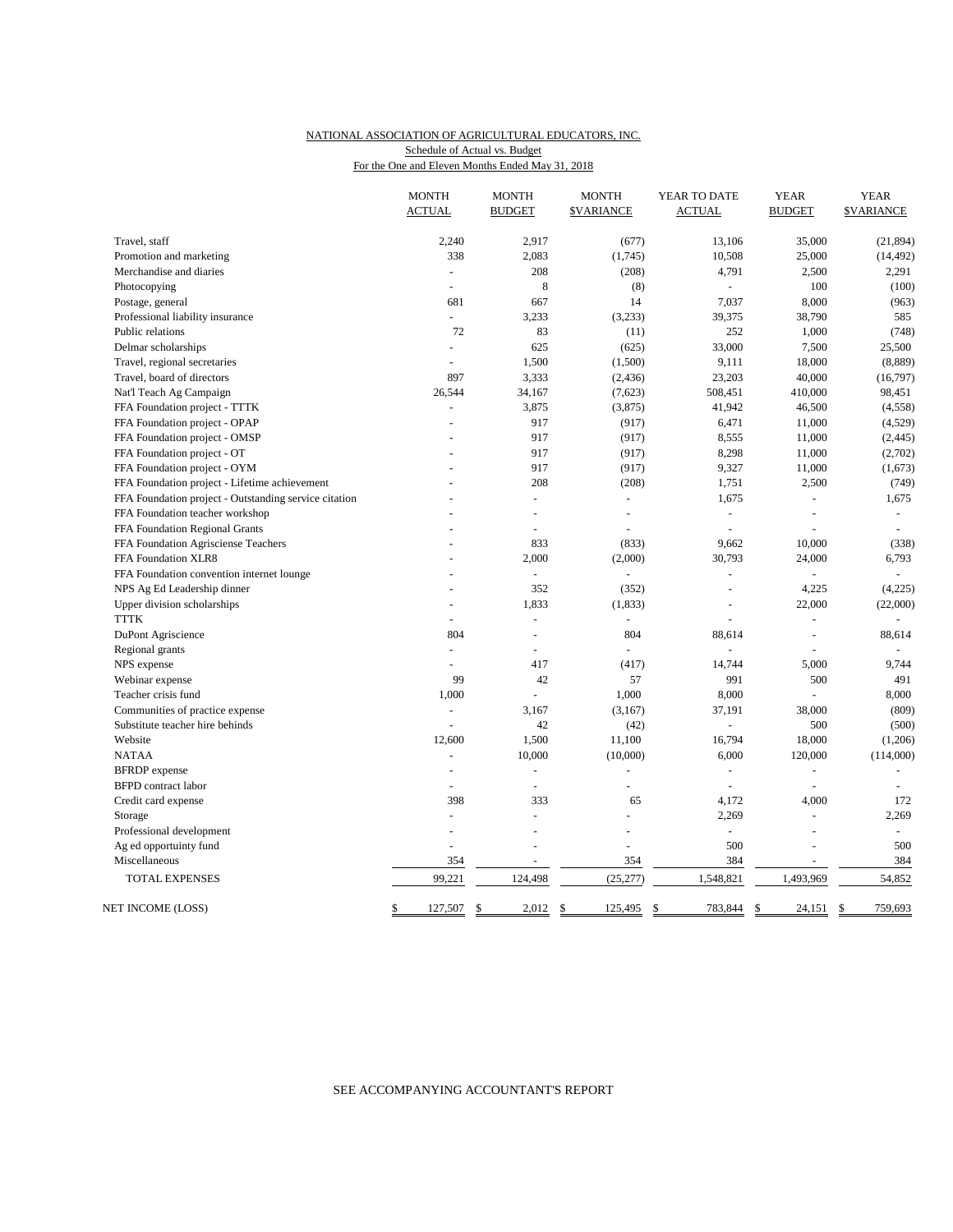#### NATIONAL ASSOCIATION OF AGRICULTURAL EDUCATORS, INC. Schedule of Convention Revenue and Expenses For the One and Eleven Months Ended May 31, 2018

| <b>REVENUE</b>                            |    | <b>MONTH</b><br><b>ACTUAL</b> |    | <b>MONTH</b><br><b>BUDGET</b> |    | <b>MONTH</b><br><b>SVARIANCE</b> | YEAR TO DATE<br><b>ACTUAL</b> |   | <b>YEAR</b><br><b>BUDGET</b> |   | <b>YEAR</b><br><b>SVARIANCE</b> |
|-------------------------------------------|----|-------------------------------|----|-------------------------------|----|----------------------------------|-------------------------------|---|------------------------------|---|---------------------------------|
| Convention, registration                  | \$ |                               | \$ | 9,583                         | S  | $(9,583)$ \$                     | 127,428 \$                    |   | 115,000 \$                   |   | 12,428                          |
| Convention, trade show                    |    |                               |    |                               |    |                                  |                               |   |                              |   |                                 |
|                                           |    |                               |    |                               |    |                                  | 3,600                         |   |                              |   | 3,600                           |
| Convention, sponsorships - FFA Foundation |    | 20,500                        |    | 5.000                         |    | 15,500                           | 65,600                        |   | 60,000                       |   | 5,600                           |
| Convention, host state social             |    |                               |    |                               |    |                                  |                               |   |                              |   |                                 |
| Convention, sponsorships                  |    | ٠                             |    | 2,000                         |    | (2,000)                          | 19,226                        |   | 24,000                       |   | (4, 774)                        |
| <b>TOTAL REVENUE</b>                      |    | 20,500                        |    | 16,583                        |    | 3,917                            | 215,854                       |   | 199,000                      |   | 16,854                          |
| <b>EXPENSES</b>                           |    |                               |    |                               |    |                                  |                               |   |                              |   |                                 |
| Convention, plaques and trophies          |    | 25                            |    | 167                           |    | (142)                            | 1,961                         |   | 2,000                        |   | (39)                            |
| Convention, printing                      |    |                               |    | ٠                             |    | ٠                                | 3,083                         |   |                              |   | 3,083                           |
| Convention, awards                        |    |                               |    | 833                           |    | (833)                            | 10,642                        |   | 10,000                       |   | 642                             |
| Convention, miscellaneous                 |    |                               |    |                               |    |                                  |                               |   |                              |   |                                 |
| Convention, meal functions                |    |                               |    | 833                           |    | (833)                            | 1.000                         |   | 10,000                       |   | (9,000)                         |
| Convention, promotion and marketing       |    |                               |    | 167                           |    | (167)                            | 8,874                         |   | 2,000                        |   | 6,874                           |
| Convention, postage and shipping          |    |                               |    | 167                           |    | (167)                            | 1.128                         |   | 2.000                        |   | (872)                           |
| Convention, equipment rental              |    |                               |    | 1,667                         |    | (1,667)                          | 34,235                        |   | 20,000                       |   | 14,235                          |
| Convention, host state social             |    |                               |    |                               |    |                                  |                               |   |                              |   |                                 |
| Convention, committee expense             |    |                               |    | 379                           |    | (379)                            | 3,015                         |   | 4,550                        |   | (1, 535)                        |
| Convention, sponsorships - FFA Foundation |    |                               |    | 4,583                         |    | (4,583)                          | 59,456                        |   | 55,000                       |   | 4,456                           |
| Convention, travel/board of directors     |    |                               |    | 1,917                         |    | (1,917)                          | 19,024                        |   | 23,000                       |   | (3,976)                         |
| Convention, staff travel                  |    | ۰.                            |    | 1,000                         |    | (1,000)                          | 13,145                        |   | 12,000                       |   | 1,145                           |
| <b>TOTAL EXPENSES</b>                     |    | 25                            |    | 11,713                        |    | (11,688)                         | 155,563                       |   | 140,550                      |   | 15,013                          |
| NET INCOME (LOSS)                         | S  | 20,475                        | S. | 4,870                         | \$ | 15,605                           | \$<br>60,291                  | S | 58,450                       | S | 1,841                           |